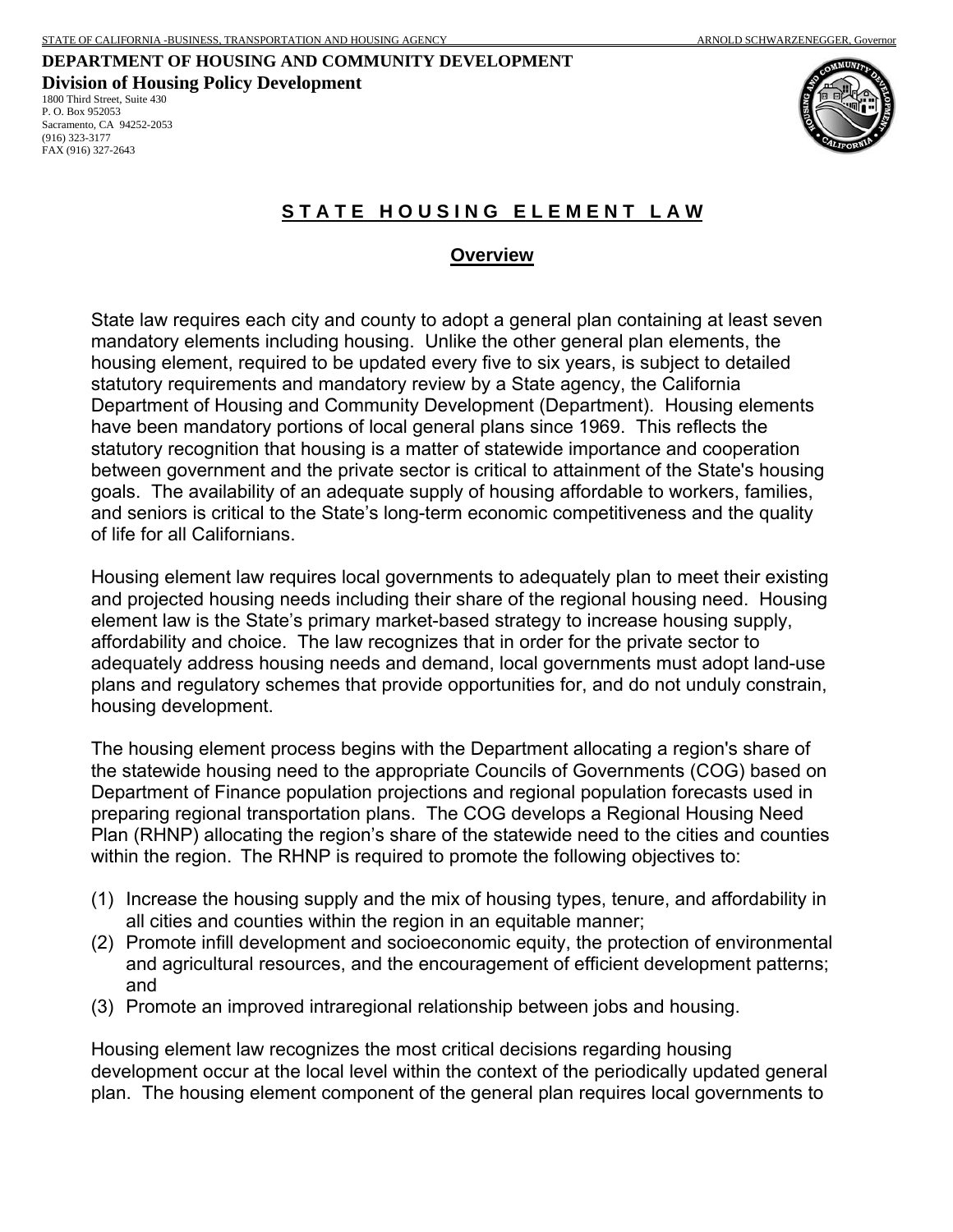## **State Housing Element Law Page 2**

balance the need for growth, including the need for additional housing, against other competing local interests. Housing element law promotes the State's interest in encouraging open markets and providing opportunities for the private sector to address the State's housing demand, while leaving the ultimate decision about how and where to plan for growth at the regional and local levels. While land-use planning is fundamentally a local issue, the availability of housing is a matter of statewide importance. Housing element law and the RHNP process requires local governments to be accountable for ensuring that projected housing needs can be accommodated. The process maintains local control over where and what type of development should occur in local communities while providing the opportunity for the private sector to meet market demand.

In general, a housing element must at least include the following components:

## % **A Housing Needs Assessment:**

- Existing Needs The number of households overpaying for housing, living in overcrowded conditions, or with special housing needs (e.g., the elderly, large families, homeless), the number of housing units in need of repair, and assisted affordable units at-risk of converting to market-rate.
- Projected Needs The city or county's share of the regional housing need as established in the RHNP prepared by the COG. The allocation establishes the number of new units needed, by income category, to accommodate expected population growth over the planning period of the housing element. The RHNP provides a benchmark for evaluating the adequacy of local zoning and regulatory actions to ensure each local government is providing sufficient appropriately designated land and opportunities for housing development to address population growth and job generation.

# % **A Sites Inventory and Analysis**:

The element must include a detailed land inventory and analysis including a site specific inventory listing properties, zoning and general plan designation, size and existing uses; a general analysis of environmental constraints and the availability of infrastructure, and evaluation of the suitability, availability and realistic development capacity of sites to accommodate the jurisdiction's share of the regional housing need by income level. If the analysis does not demonstrate adequate sites, appropriately zoned to meet the jurisdictions share of the regional housing need, by income level, the element must include a program to provide the needed sites including providing zoning that allows owner-occupied and rental multifamily uses "by-right" with minimum densities and development standards that allow at least 16 units per site for sites.